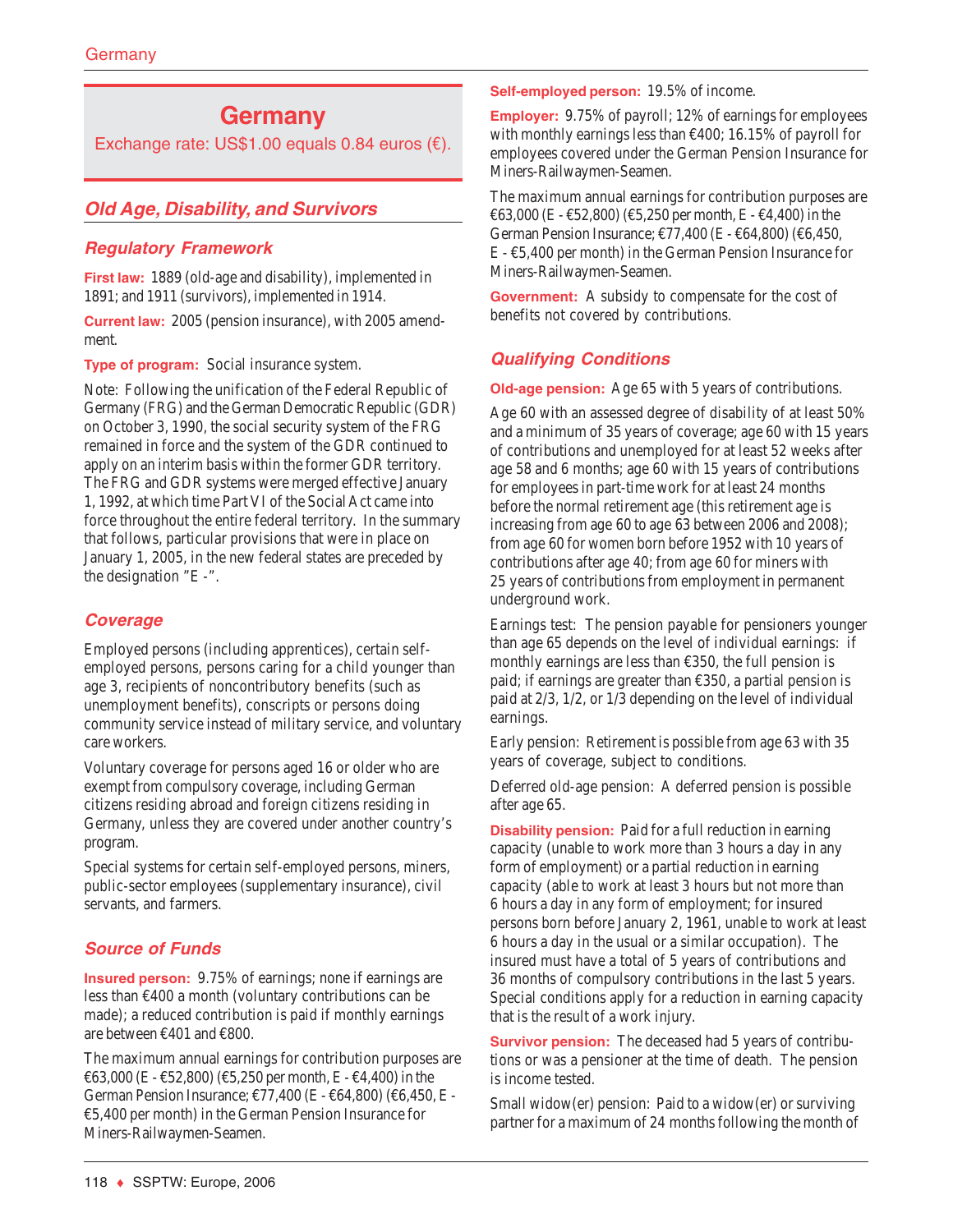the insured's death. The survivor must not have remarried or entered a new partnership after the insured's death.

Large widow(er) pension: Paid to a widow(er) or surviving partner who meets the qualifying conditions for the small widow(er) pension and is aged 45 or older, cares for a child younger than age 18, or is disabled.

Special conditions apply for marriages or partnerships that began after January 1, 2002, and for marriages that began before January 1, 2002, and both spouses were born after January 1, 1962.

Old-age pension splitting: Couples can opt for a pensionsplitting arrangement instead of receiving entitlement to a survivor benefit if their marriage or partnership began after December 31, 2001; or before January 1, 2002, and both spouses or partners were born after January 1, 1962. Both spouses or partners must have 25 years of coverage and be eligible for a statutory old-age pension. Spouses or surviving partners can request that the entitlements to pension benefits accrued during their marriage or partnership be split.

Child supplement: Payable to a widow(er) or surviving partner receiving the large widow(er) pension and rearing a child younger than age 3.

# **Old-Age Benefits**

**Old-age pension:** The pension is calculated on the basis of total individual earnings points multiplied by the pension factor of 1.0 and the pension value. (Special rules apply to persons insured under the German Pension Insurance for Miners-Railwaymen-Seamen.)

Individual earnings points are calculated as individual annual earnings divided by the average earnings of all contributors multiplied by the entry factor. An individual earnings point of 1.0 is awarded if the individual's annual earnings correspond to the average earnings of all contributors. In the case of lower or higher individual annual earnings, a correspondent earnings point of less than or more than 1.0 is awarded.

The pension value is calculated as the monthly benefit amount for 1 year's average covered earnings, adjusted for changes in wages. From July 1, 2003, to June 30, 2006, the pension value is  $\text{\textsterling}26.13$  (E -  $\text{\textsterling}22.97$ ).

The normal entry factor is 1.0 and increases or decreases depending on the age at which the insured is first awarded a pension.

Periods of incapacity for work, unemployment, and full-time education between ages 17 and 25 are also taken into account for pension calculation purposes.

There is no statutory minimum pension.

Compensation amount for low-income workers: For lowincome workers with 35 years of coverage and with less than 0.0625 earning points on average (calculated on the basis of months with full contributions), the value of contributions paid before 1991 is increased to 1.5 times the value, up to a maximum of 75% of the value of contributions for average earnings of all insured persons (0.0625 earning points).

For persons with 25 years of coverage, the value of contributions paid after 1992 while caring for a child younger than age 10 is increased to 1.5 times the value, up to the value of contributions for average earnings of all insured persons.

Early pension: The entry factor (1.0) is reduced by 0.003 for each calendar month the pension is taken before age 65.

Deferred pension: The entry factor (1.0) is increased by 0.005 for each calendar month a pension is deferred after age 65.

Benefit adjustment: Benefits are adjusted annually in July according to changes in the pension value. The adjustment formula also includes a durability factor. This factor takes into account changes in the ratio between the number of pensioners and contributors. (Pensions were not adjusted in July 2005.)

# **Permanent Disability Benefits**

**Disability pension:** The total of individual earnings points (individual annual earnings divided by the average earnings of all contributors multiplied by the entry factor) multiplied by the pension factor and the pension value.

The pension factor for a full reduction in earning capacity is 1.0; for a partial reduction, 0.5. (Special rules apply to persons insured under the German Pension Insurance for Miners-Railwaymen-Seamen.)

The pension value is calculated as the monthly benefit amount for 1 year's average covered earnings, adjusted for changes in wages. From July 1, 2003, to June 30, 2006, the pension value is  $\text{\textsterling}26.13$  (E -  $\text{\textsterling}22.97$ ).

If disability occurs before age 60, the period from the onset of the reduction in earning capacity up to age 60 is taken fully into account for the purpose of calculating the pension.

The normal entry factor (1.0) is reduced by 0.003 for every calendar month a pension is awarded before age 63, up to a maximum reduction of 0.108.

The disability pension ceases at age 65 and is replaced by the old-age pension. The old-age pension payable must be at least equal to the disability pension.

Benefit adjustment: Benefits are adjusted annually in July according to changes in the pension value. The adjustment formula also includes a durability factor. This factor takes into account changes in the ratio between the number of pensioners and contributors. (Pensions were not adjusted in July 2005.)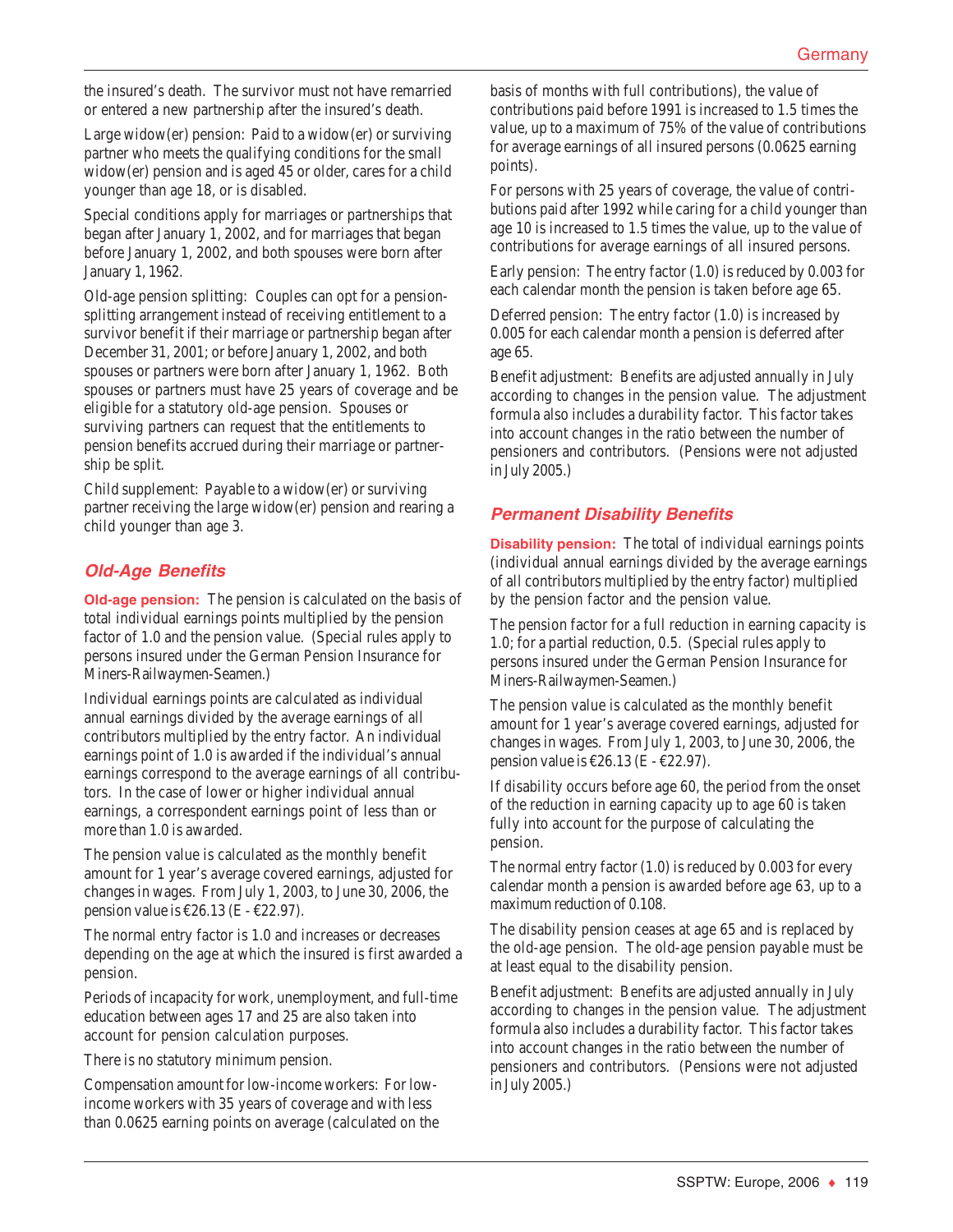# **Survivor Benefits**

**Survivor pension:** The pension payable to a widow(er) or surviving partner is based on the total of the deceased's individual earnings points (individual annual earnings divided by the average earnings of all contributors multiplied by the entry factor) multiplied by the pension factor and the pension value.

The pension factor is 1.0 for the first 3 months after the insured's death; thereafter, 0.25 if the survivor is receiving the small widow(er) pension or 0.55 if receiving the large widow(er) pension and if both spouses or partners were born after January 1, 1962, or if the marriage or partnership began on or after January 1, 2002 (0.6 if the marriage or partnership began before 2002 and one spouse or partner was born before January 2, 1962). (Special rules apply to persons insured under the German Pension Insurance for Miners-Railwaymen-Seamen.)

The pension value is calculated as the monthly benefit amount for 1 year's average covered earnings, adjusted for changes in wages. From July 1, 2003, to June 30, 2006, the pension value is  $\epsilon$ 26.13 (E -  $\epsilon$ 22.97).

The small widow(er) pension is payable for 2 years; an unlimited pension is paid if the marriage or partnership began before January 1, 2002, and the widowed spouse or partner was born before January 2, 1962.

Normally, a widow(er) pension is not paid if the marriage or partnership lasted less than a year. Special rules apply for spouses divorced before July 1, 1977.

Income test: 40% of net income above a specified ceiling is deducted from the widow(er) pension.

Old-age pension splitting: The pension of the surviving spouse or partner is calculated by splitting the pension rights accrued by both members of the couple during their marriage or partnership.

Child's supplement: Additional earnings points are awarded for the large widow(er) pension if the spouse or partner cares for children. Two earnings points are awarded per month for the first child; one earnings points for each additional child.

**Orphan's pension:** The pension factor is 0.1 for a half orphan and 0.2 for a full orphan. Supplements are paid depending on the length of the insured's coverage period and other factors. The pension is payable in full if net income is less than a set limit; for income above the set limit, 40% is offset against the pension. (Special rules apply to persons insured under the German Pension Insurance for Miners-Railwaymen-Seamen.)

Benefit adjustment: Benefits are adjusted annually in July according to changes in the pension value. The adjustment formula also includes a durability factor. This factor takes into account changes in the ratio between the number of pensioners and contributors. (Pensions were not adjusted in July 2005.)

# **Administrative Organization**

Federal Ministry of Labor and Social Policy (http:// www.bmas.bund.de) provides general supervision.

Federal German Pension Insurance (http://www.deutscherentenversicherung-bund.de), regional agencies of the German Pension Insurance, and the German Pension Insurance for Miners-Railwaymen-Seamen (http:// www.deutsche-rentenversicherung-knappschaft-bahnsee.de) provide supervision.

Benefits for employees, workers, and miners are administered by different pension insurance institutions. Since October 1, 2005, administrative responsibilities have been set by a special procedure providing for an equal distribution of the insured among all pension insurance institutions. For certain insured persons, special responsibility lies with the German Pension Insurance for Miners-Railwaymen-Seamen (http://www.deutsche-rentenversicherungknappschaft-bahn-see.de).

Sickness funds collect contributions and forward them to pension insurance institutions.

# **Sickness and Maternity**

#### **Regulatory Framework**

**First law:** 1883 (sickness insurance), implemented in 1884.

**Current laws:** 1924 (maternity), with amendments; 1988 (sickness), with amendments; and 1994 (long-term care), with amendments.

**Type of program:** Social insurance system.

#### **Coverage**

All wage and salary workers earning up to  $\epsilon$ 47,250 a year  $(42,750$  if the employee was insured through private sickness insurance before 2003), including the insured's spouse or partner and children up to age 18 (age 25 if a student or an apprentice) if they are not insured in their own right through a sickness or long-term care fund; pensioners; students; persons with disabilities under certain conditions; apprentices; and beneficiaries of unemployment benefits.

Exclusions: Self-employed persons.

Voluntary coverage for persons who were covered previously, subject to certain conditions.

Special systems for miners, artists, public-sector employees, and self-employed farmers.

Long-term care is provided for all persons covered by the statutory sickness insurance system and some special groups subject to certain conditions. Persons with private sickness insurance must buy equivalent private coverage for long-term care.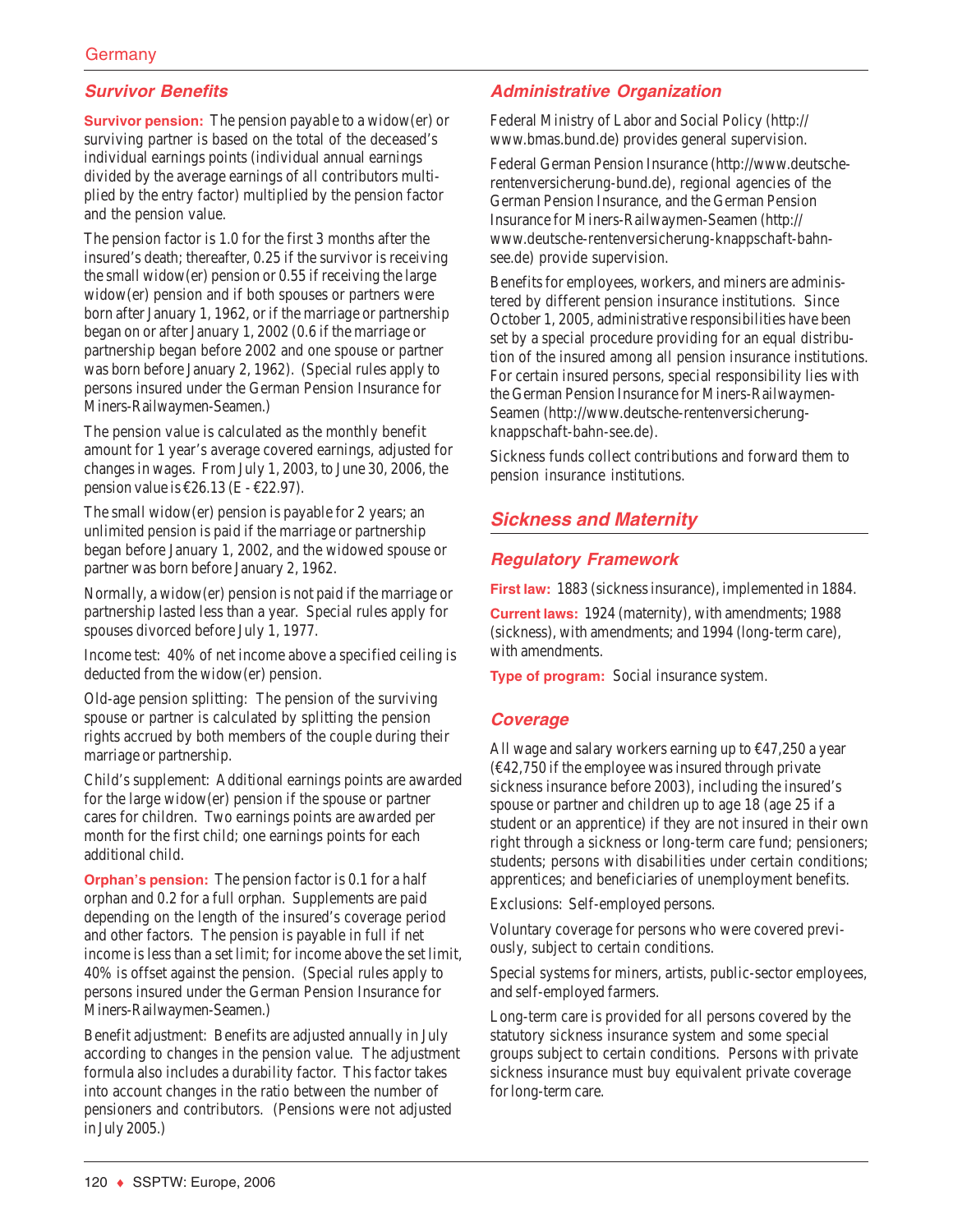# **Source of Funds**

#### **Sickness and maternity benefits**

Insured person: Contributions vary according to the fund. The average contribution is 7.55% of covered earnings, up to a ceiling. No contributions are made if monthly earnings are less than €400; a reduced contribution is paid if monthly earnings are between €401 and €800. Pensioners contribute an average 7.55% of the pension. (Pension insurance organizations pay the same contribution as compulsory insured pensioners and subsidize voluntarily insured pensioners.) Students' contributions are 7/10 of average contributions. Insured workers pay an additional contribution of 0.9% of covered earnings to subsidize nonwage labor costs.

The maximum annual earnings for contribution purposes are  $\text{\textsterling}47,250$  ( $\text{\textsterling}42,750$  if insured through private sickness insurance before 2003).

Self-employed person: Not applicable.

Employer: Contributions vary according to the fund. The average contribution is 6.65% of covered earnings, up to a ceiling; 11% of covered earnings for employees with monthly earnings of less than  $\epsilon$ 400.

The maximum annual earnings for contribution purposes are  $\text{\textsterling}47,250$  ( $\text{\textsterling}42,750$  if insured through private sickness insurance before 2003).

Government: Subsidy for maternity benefits and for pensioned farmers' and students' health benefits. The cost of benefits for unemployed persons and persons in authorized training.

#### **Long-term care benefits**

Insured person: 0.85% of earnings in most federal states; 1.35% of earnings in one federal state. Pensioners contribute 1.7% of the pension. Childless insured persons older than age 23 contribute an additional 0.25% of earnings (with the exception of unemployment benefit recipients, persons in civil or military service, and pensioners born before 1940).

The maximum annual earnings for contribution purposes are  $\text{\textsterling}47,250$  ( $\text{\textsterling}42,750$  if insured through private sickness insurance before 2003).

Self-employed person: Not applicable.

Employer: 0.85% of earnings in most federal states; 0.35% of earnings in one federal state.

The maximum annual earnings for contribution purposes are  $\text{\textsterling}47,250$  ( $\text{\textsterling}42,750$  if insured through private sickness insurance before 2003).

Government: Contributes on behalf of unemployed persons, farmers, and for students receiving benefits under the Federal Education Support Act.

#### **Qualifying Conditions**

**Cash sickness and medical benefits:** Payable to members of sickness funds. No minimum membership period is required for medical benefits.

**Cash sickness benefits:** Payable to insured persons who are caring for a sick child younger than age 12.

**Cash maternity benefits:** Payable to female members of sickness funds.

**Long-term care benefits:** The insured must have at least 5 years of insurance coverage in the last 10 years. Benefit entitlement varies according to the required need for care: a substantial need for care requiring at least one daily procedure (degree of care 1), a severe need for care requiring procedures three times a day (degree of care 2), or a critical need for care requiring round-the-clock care (degree of care 3). In addition, all levels of care must require assistance with housekeeping several times a week.

# **Sickness and Maternity Benefits**

**Sickness benefit:** The employer pays 100% of earnings for up to 6 weeks; thereafter, sickness funds pay 70% of gross earnings (up to a maximum of 90% of net earnings) for up to 78 weeks in a 3-year period for the same illness. Insured persons who are caring for a sick child receive sickness benefits for up to 10 working days per child but no longer than 25 days per insured person in each calendar year. In single-parent households, the benefit is payable for up to 20 working days per child and for up to 50 days in a calendar year.

**Maternity benefit:** For female members of a sickness fund with an employment contract, the benefit is equal to 100% of average net earnings (up to  $\epsilon$ 13 a day from the sickness fund with the remainder paid by the employer) during the previous 3 months and is payable 6 weeks before and 8 weeks after the expected date of birth; other fund members receive the same amount as for sickness benefit. If net earnings are higher than the payable maximum maternity benefit, the employer must pay the difference as a subsidy.

**Long-term care allowance:** A carer's allowance is payable to insured persons who organize care provision for themselves (for example, care provided by relatives). The allowance is €205, €410, or €665 a month, depending on the degree and frequency of care required.

The carer's allowance may be combined with benefits in kind (see home care benefits under medical benefits, below) provided by a professional care worker (the carer's allowance decreases in proportion to claimed in-kind benefits).

Social security contributions for carers: Contributions are paid toward old-age pension insurance by long-term care funds on behalf of unpaid relatives who provide care for at least 14 hours a week for persons needing care at home and who are not employed for more than 30 hours a week. The paid contributions depend on the level of care required.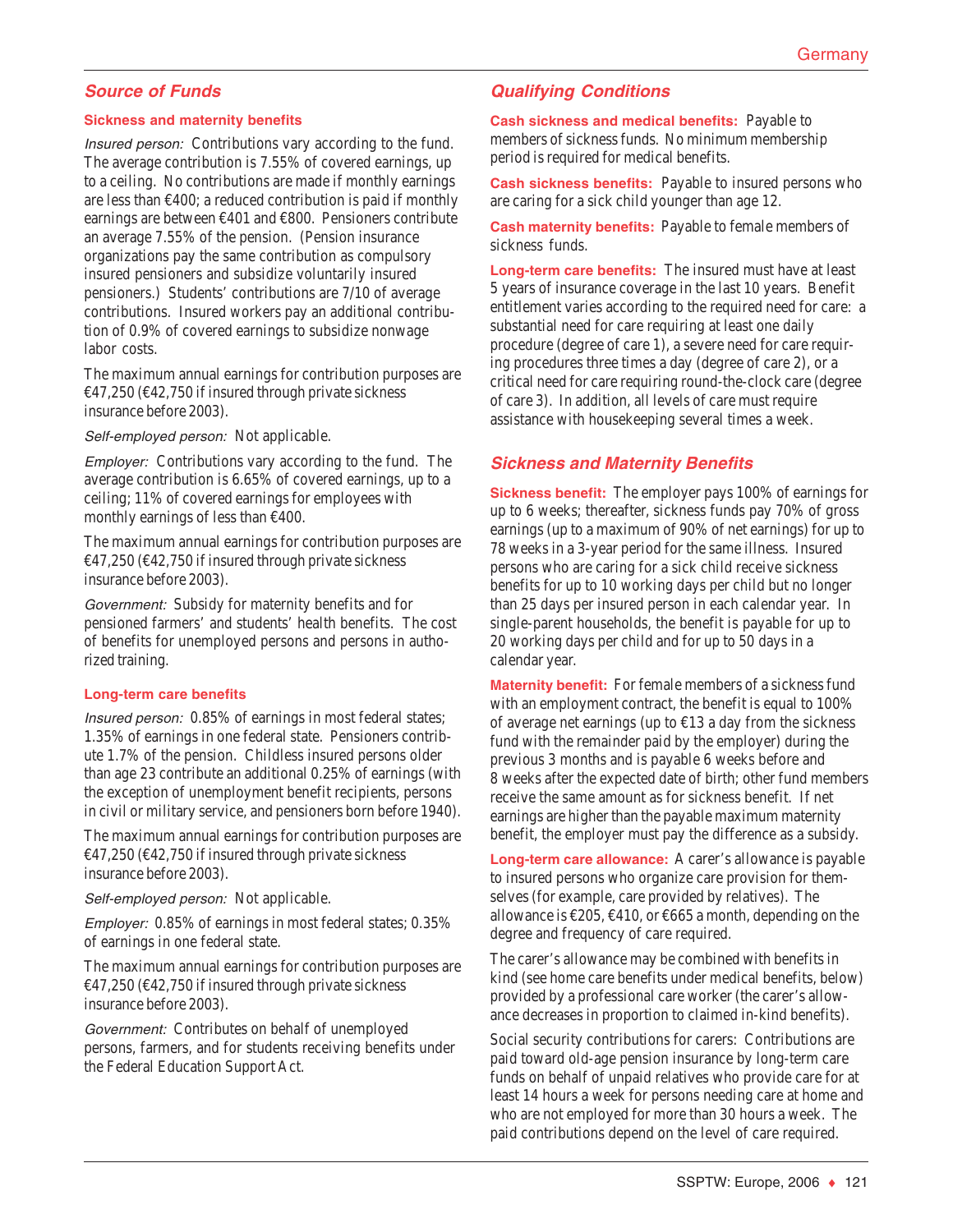Insurance coverage for work injury is also provided. When care giving ceases, former carers have the right to a cost-ofliving allowance in order to facilitate their return to employment.

# **Workers' Medical Benefits**

Benefits are provided to patients by doctors, hospitals, and pharmacists under contract with sickness funds. Benefits include comprehensive medical and dental care, preventive examinations and treatment, laboratory tests, maternity care with a midwife or doctor, hospitalization, surgery, appliances, and prescribed medicines.

Cost sharing: A copayment is necessary for certain benefits (including medicines, appliances, ambulatory care, hospitalization, and transportation) but not for hardship cases (depending on means).

**Long-term care (home care benefits):** Benefits include care at home and housework provided by professional care workers or outpatient care services, appliances and technical assistance (such as home modification), day and night care (including services partly provided by a care establishment), short-term institutional care, care at home if the care organized by the insured person (see long-term care benefits, above) is temporarily unavailable. Maximum benefit amounts are fixed for the different services.

In-kind benefits for care at home are €384, €921, €1,432, or €1,918, depending on the level of care required.

**Long-term care (institutional care benefits):** The cost of care services is covered up to maximum amounts. The insured pays the cost of room and meals.

## **Dependents' Medical Benefits**

**Medical benefits:** Benefits are provided to patients by doctors, hospitals, and pharmacists under contract with sickness funds. Benefits include comprehensive medical and dental care, preventive examinations and treatment, laboratory tests, maternity care with a midwife or doctor, hospitalization, surgery, appliances, and prescribed medicines.

Cost sharing: A copayment is necessary for certain benefits (including medicines, appliances, ambulatory care, hospitalization, and transportation) but not for hardship cases (depending on means).

**Long-term care (home care benefits):** Benefits include care at home and housework provided by professional care workers or outpatient care services, appliances and technical assistance (such as home modification), day and night care (including services partly provided by a care establishment), short-term institutional care, care at home if the care organized by the insured person (see long-term care benefits, above) is temporarily unavailable. Maximum benefit amounts are fixed for the different services.

In-kind benefits for care at home are €384, €921, €1,432, or €1,918, depending on the level of care required.

**Long-term care (institutional care benefits):** The cost of care services is covered up to maximum amounts. The insured pays the cost of room and meals.

# **Administrative Organization**

**Sickness and maternity:** Federal Ministry of Health (http://www.bmg.bund.de) provides general supervision.

Federal Insurance Institute (http://www.bva.de) supervises federal health insurance institutions and their long-term care funds.

Supervision is provided at state level by designated state authorities.

Sickness funds administer contributions and benefits. Separate sickness funds are organized within federations at the national level and, if applicable, at the state level. Dayto-day administration of funds is handled by a board of directors who are elected by an administrative council generally consisting of representatives of insured persons and employers.

Regional physicians' associations contract annually with federations of funds for payment for medical services.

Physicians' associations apportion the total sum paid by sickness funds to participating doctors.

**Long-term care:** Federal Ministry of Health (http:// www.bmg.bund.de) provides general supervision of longterm care. Separate funds for long-term care organized by sickness funds and private sickness insurance funds administer benefits. Federal states pay construction costs for long-term care institutions.

# **Work Injury**

## **Regulatory Framework**

**First laws:** 1884 (accident insurance), implemented in 1885; and 1925 (occupational diseases).

**Current law:** 1996 (accident insurance), implemented in 1997, with amendments.

**Type of program:** Social insurance system.

#### **Coverage**

Employed persons; some categories of self-employed person; voluntarily insured employers; apprentices; students; children in day care institutions or while receiving care by qualified day care personnel; family helpers in agriculture; persons engaged in specified voluntary activities, including blood donors, volunteers, and accident helpers; persons undergoing rehabilitation in hospitals paid by health or pension insurance; and any other persons with a status similar to that of an employee.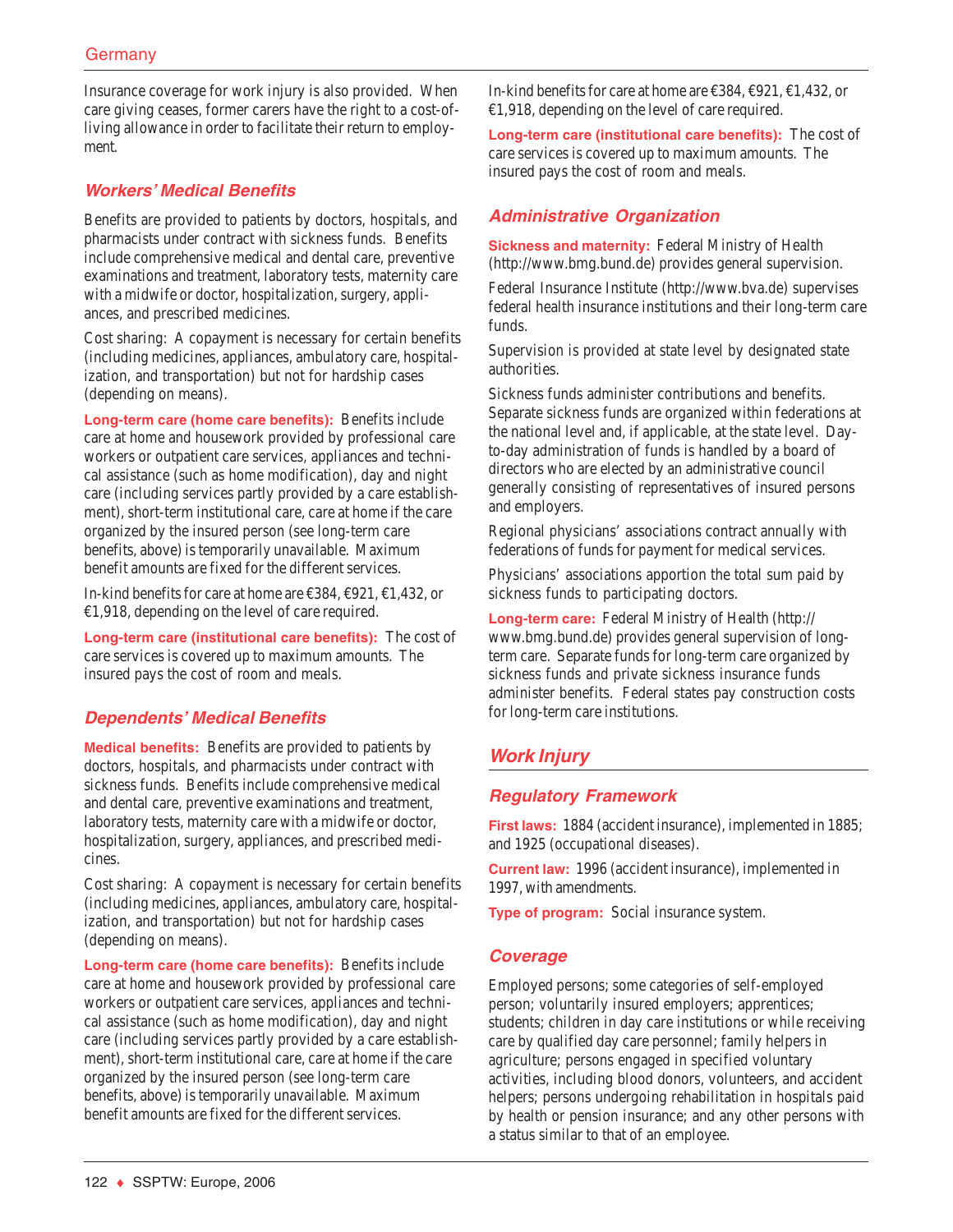Exclusions: Most categories of self-employed person.

Special system for civil servants and public-sector employees.

#### **Source of Funds**

**Employees:** None.

**Self-employed person:** Not applicable.

**Employer:** Contributions vary according to the assessed degree of risk. The average contribution is 1.33% (2004).

**Government:** A subsidy for agricultural accident insurance and for the coverage of students, children in day care institutions, and persons engaged in specified voluntary activities. (Insurance coverage for persons engaged in voluntary activities is financed from contributions paid by nonprofit associations, the overall premium income, or tax revenues.)

# **Qualifying Conditions**

**Work injury and occupational disease benefits:** There is no minimum qualifying period.

## **Temporary Disability Benefits**

After the continuous wage payment is exhausted (in most cases, after 6 weeks), the accident insurance fund pays benefits. The benefit is payable from the day after the onset of disability from a work injury or an occupational disease until recovery or the award of a pension. If recovery is not anticipated and occupational rehabilitation is not possible, the benefit is paid for a maximum of 78 weeks. The benefit is equal to 80% of the last gross wage but must not exceed the last net income.

A transition benefit is paid during periods of vocational rehabilitation.

For insured persons aged 18 or older, the minimum annual earnings for benefit purposes are  $\text{\textsterling}17,640$  (E -  $\text{\textsterling}14,868$ ).

The maximum annual earnings for benefit calculation purposes vary depending on the accident insurance fund but must not be less than  $£54,000$  or more than  $£88,800$ .

## **Permanent Disability Benefits**

**Permanent disability pension:** If the insured is assessed as totally disabled (100%), the pension is equal to 2/3 of the previous year's earnings.

Partial disability: If the assessed loss of earning capacity is 20% or more, a percentage of the full pension is paid in proportion to the assessed loss of earning capacity.

Severe disability supplement: An additional 10% of the basic pension is paid if the assessed loss of earning

capacity is 50% or more and the insured is not working and not receiving another pension; if the insured is unemployed, the pension is further increased for a maximum of 2 years.

Constant-attendance allowance: From €295 to €1,180 a month (E -  $\epsilon$ 256 to  $\epsilon$ 1.023).

Benefit adjustment: Benefits are adjusted at the same time and according to changes made to pensions under Old Age, Disability, and Survivors, above.

#### **Workers' Medical Benefits**

Benefits include comprehensive medical care; medical, occupational, and social rehabilitation; appliances; and help with housework.

#### **Survivor Benefits**

**Survivor pension:** The pension is equal to 2/3 of the deceased's last earnings and is payable for up to 3 calendar months; thereafter, 40% of the deceased's last earnings is paid if the widow(er) is aged 45 or older, disabled, or caring for at least one child (large widow(er) pension). If the widow(er) does not qualify for the large widow(er) pension, a pension amounting to 30% of the deceased's income is paid for up to 24 calendar months (small widow(er) pension).

**Orphan's pension:** Each orphan younger than age 18 (age 27 if a student or in training) receives 20% of the deceased's earnings; 30% for a full orphan.

Income test: 40% of net income above a specified ceiling is deducted from the pension payable to survivors older than age 18.

**Widow(er) and orphan grant:** A lump sum equal to 40% of the deceased's earnings is paid if survivors are not eligible for a survivor pension and the deceased had been assessed with a severe loss of earning capacity of at least 50%. The grant is split equally among survivors.

**Other eligible survivors (means-tested):** Single parents and grandparents receive 20% of the deceased's earnings each; 30% if a couple.

Divorced spouses (if eligible) may receive a survivor pension. The amount is split between the surviving spouse and the divorced spouse according to the respective length of the marriage to the deceased.

The maximum survivor pension is 80% of the deceased's earnings.

**Death grant:** €4,200 (E - €3,540).

Benefit adjustment: Benefits are adjusted at the same time and according to changes made to pensions under Old Age, Disability, and Survivors, above.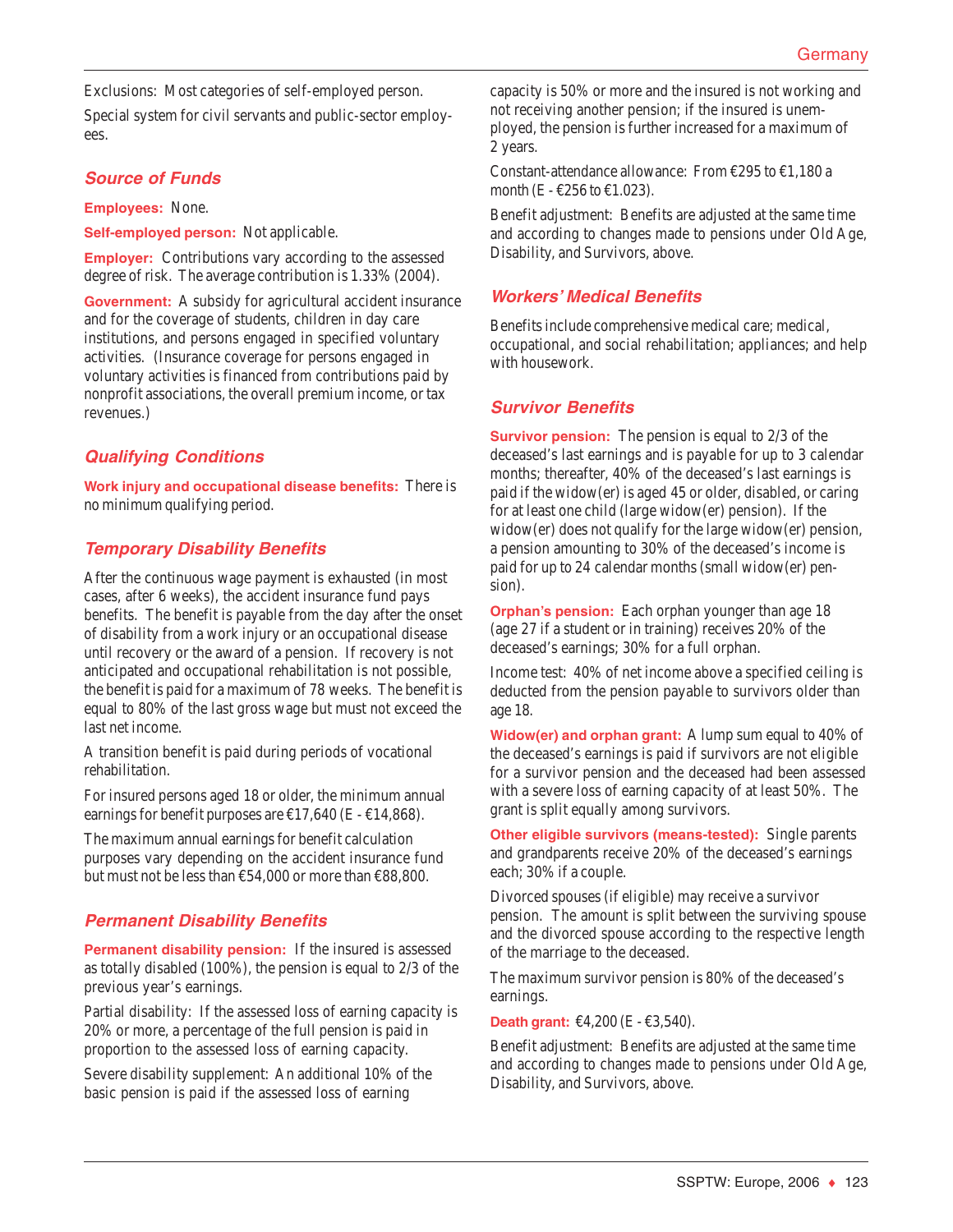# **Administrative Organization**

Federal Insurance Institute (http://www.bva.de) is responsible for the supervision of federal accident insurance institutions.

Federal Ministry of Labor and Social Policy (http:// www.bmas.bund.de) supervises the field of prevention.

Supreme administrative state authorities responsible for social insurance or authorities assigned by the provincial governments supervise the state accident insurance institutions.

Managed by elected representatives of employers and the insured, accident insurance funds (nonagricultural, agricultural, and public authorities) administer the program.

Agricultural accident insurance provides assistance to guarantee vital farming operations.

Medical benefits are provided exclusively by accident insurance funds.

# **Unemployment**

## **Regulatory Framework**

**First law:** 1927 (employment service and unemployment insurance).

**Current law:** 1997 (employment promotion), with amendments.

**Type of program:** Social insurance and social assistance system.

#### **Coverage**

Employed persons, including home workers, apprentices, and trainees. Other groups (including participants in occupational training schemes) are also covered, subject to conditions.

Voluntary coverage for self-employed persons, subject to conditions.

Exclusions: Persons in irregular employment.

## **Source of Funds**

**Insured person:** 3.25% of covered earnings.

The maximum annual earnings for contribution purposes are €63,000 (E - €52,800).

**Self-employed person:** 6.5% of the monthly reference value (€2,450; E - €2,065).

**Employer:** 3.25% of covered earnings.

The maximum annual earnings for contribution purposes are €63,000 (E - €52,800).

**Government:** Loans or subsidies to cover any deficit and the cost of noncontributory unemployment benefits.

# **Qualifying Conditions**

**Unemployment benefit:** Must have 12 months of insured employment in the last 2 years, be registered at an employment office, and be capable of, available for, and actively seeking employment.

Persons registered as unemployed before January 31, 2006, must have 12 months of insured employment in the last 3 years (6 months for seasonal workers).

In certain cases, the right to unemployment benefit can be suspended (for up to 12 weeks).

**Noncontributory unemployment benefit (means-tested):** Payable to all needy unemployed persons between ages 15 and 65. The person must be ineligible for, or have exhausted the right to, the contributory unemployment benefit, be registered at an employment office, and be capable of, available for, and actively seeking employment. The benefit is also payable to persons living with a needy person capable of work in a supported environment.

If the qualifying conditions are violated, the benefits may be reduced or suspended.

**Short-time work benefit:** Payable to workers who lose working hours as a result of economic restructuring in the workplace.

**Bad weather allowance:** Payable to construction workers whose work is halted because of bad weather.

**Cost-of-living allowance:** Payable to persons registered as unemployed before January 1, 2005, who have participated in occupational training, retraining, and rehabilitation.

## **Unemployment Benefits**

The benefit is equal to 67% of net earnings for unemployed persons with children; 60% if without children. The benefit is payable for 6 to 12 months, according to the length of the insured employment period and the claimant's age. The benefit is payable for 15 months to unemployed persons older than age 55 with 30 months of insured employment; for 18 months with 36 months of insured employment.

For persons registered as unemployed before January 31, 2006, and older than age 45, the benefit is payable for up to 18 months; if older than age 47, up to 22 months; if older than age 52, up to 26 months; or if older than age 57, up to 32 months. Seasonal workers with 6 months of insured employment receive benefits for up to 3 months; with 8 months of insured employment, up to 4 months.

Benefit adjustment: Standard flat-rate benefits are adjusted annually in July according to changes made to pensions under Old Age, Disability, and Survivors, above.

**Noncontributory unemployment benefit (means-tested):** 100% of the standard flat-rate benefit is paid for a single person or a single parent ( $\epsilon$ 345, E -  $\epsilon$ 331 monthly); 90% if the claimant has a partner aged 19 or older ( $\epsilon$ 311, E -  $\epsilon$ 298 monthly per person); 80% for children between ages 15 and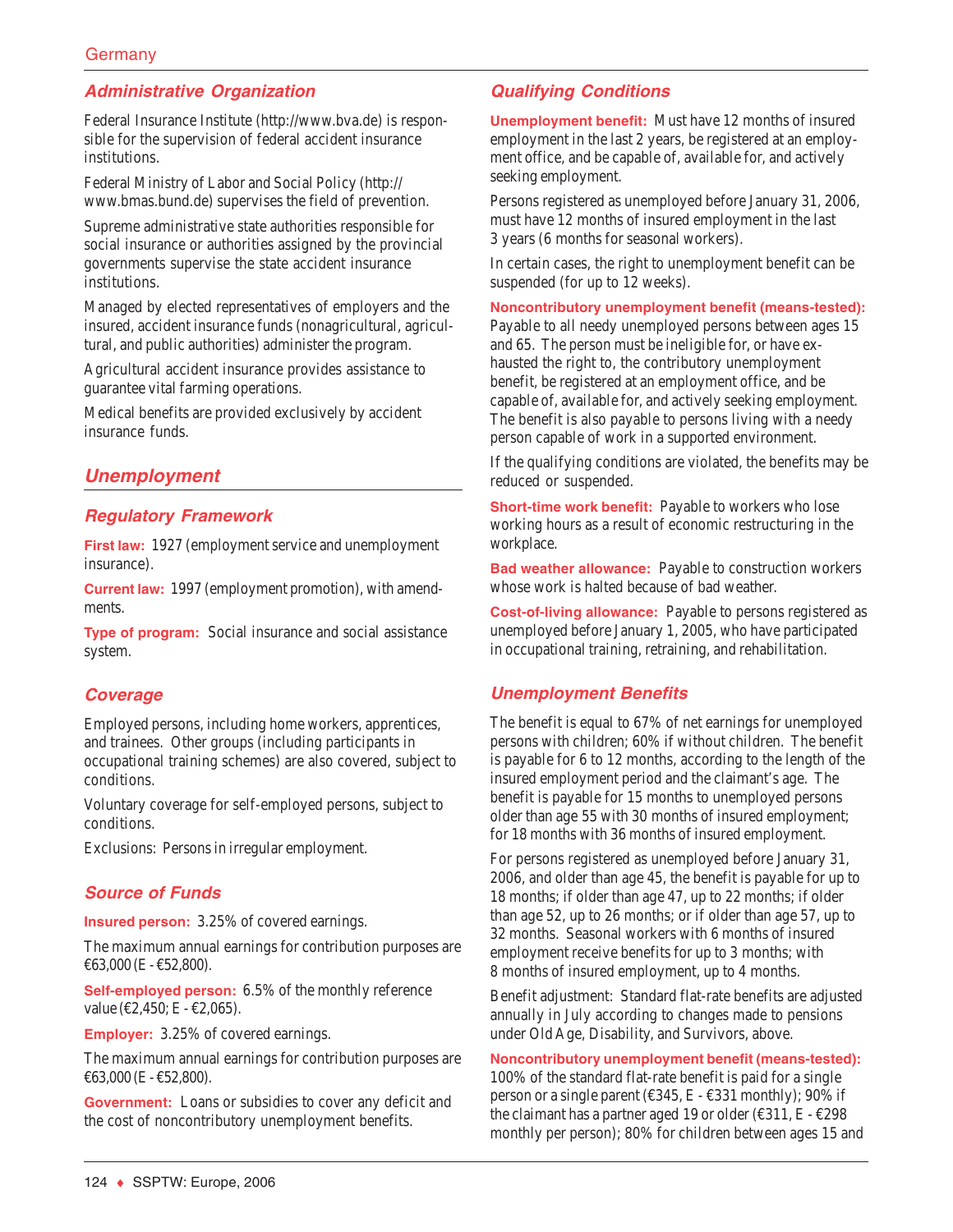18 (€276, E - €265 monthly); 60% for children younger than age 15 (€207, E - €199 monthly).

In addition, support is provided for heating and housing costs.

There is no limit to duration.

Means test: A portion of the beneficiary's income above  $\text{\textsterling}100$  a month is deducted from the benefit (20% of income between  $£100.01$  and  $£800.00$ ; 10% of income between €800.01 and €1,200.00 (€1,500.00 if the claimant has children).

Benefit adjustment: Standard flat-rate benefits are adjusted annually in July according to changes made to pensions under Old Age, Disability, and Survivors, above.

**Short-time work benefit:** The benefit is equal to 67% of the difference between previous and current income and is paid for up to 6 months if the worker has children; 60% if without children.

**Bad weather allowance:** The allowance is payable after the 100th hour of stoppage between November 1 and March 31. The allowance is equal to 67% of the difference between previous and current income if the worker has children; 60% if without children.

**Cost-of-living allowance:** A cash benefit is provided.

## **Administrative Organization**

Federal Ministry of Labor and Social Policy (http:// www.bmas.bund.de) provides overall supervision.

Federal Employment Agency (http://www.arbeitsagentur.de) administers contributory benefits.

Local employment offices are responsible for job placements, career guidance, and the administration of benefits. Other agencies and 69 municipal bodies are responsible for the administration of noncontributory benefits.

Sickness funds collect contributions.

# **Family Allowances**

#### **Regulatory Framework**

**First laws:** 1954 (child benefit), implemented in 1955; and 1985 (child rearing allowance).

**Current laws:** 2004 (child-rearing allowance) and 2005 (child benefit).

**Type of program:** Universal and social assistance system.

## **Coverage**

Parents with one or more children.

Full orphans and children who have lost contact with their parents.

### **Source of Funds**

**Insured person:** None. **Self-employed person:** Not applicable. **Employer:** None.

**Government:** The total cost.

# **Qualifying Conditions**

**Child benefit:** The child must be younger than age 18 (age 21 if unemployed, age 27 if in full-time education or voluntary work, no limit if disabled). For children older than age 18, the benefit ceases if the child's own annual income is greater than  $\epsilon$ 7,680.

**Child allowance (means-tested):** Payable to parents with at least one child younger than age 18, who are able to meet their own needs but not those of their children. Must be entitled to receive the child benefit and have earnings between a specified minimum and maximum. Persons receiving other means-tested benefits are not eligible.

**Child-rearing allowance (means-tested):** Payable to parents rearing a child younger than age 2. Parents must be nonemployed, in vocational training, or working not more than 30 hours a week with income not exceeding a specified annual ceiling.

Optionally, parents can receive a higher monthly rate of benefit for 1 year.

The annual income ceiling in the first 6 months for a couple with one child is  $\text{\textsterling}30,000 \text{\textsterling}22,086$  if opting for a 1-year benefit); for single parents with one child, €23,000 (€19,086 if opting for a 1-year benefit). The annual income ceiling after the first 6 months for a couple with one child is  $£16,500$  $(\text{\textsterling}22,086 \text{ if}$  opting for a 1-year benefit); for single parents with one child,  $\text{\textsterling}13,500$  ( $\text{\textsterling}19,086$  if opting for a 1-year benefit). If income exceeds the annual income ceiling after the first 6 months, the allowance is reduced by at least 5.2% (7.2% if opting for a 1-year benefit) of income above the specified limit.

The income ceiling increases by  $\epsilon$ 3,140 for each additional child.

## **Family Allowance Benefits**

**Child benefit:** €154 a month is paid for the first, second, and third child; €179 for each subsequent child. (Lower rates may be paid if the children of workers employed in Germany reside in countries where the cost of living is lower.) If a child supplement from a statutory work accident or pension program is also paid, only the portion of the child benefit higher than the supplement is payable.

**Child allowance (means-tested):** Up to €140 per child is paid for a maximum 36 months; if entitled to an allowance for more than one child in the household, a combined total